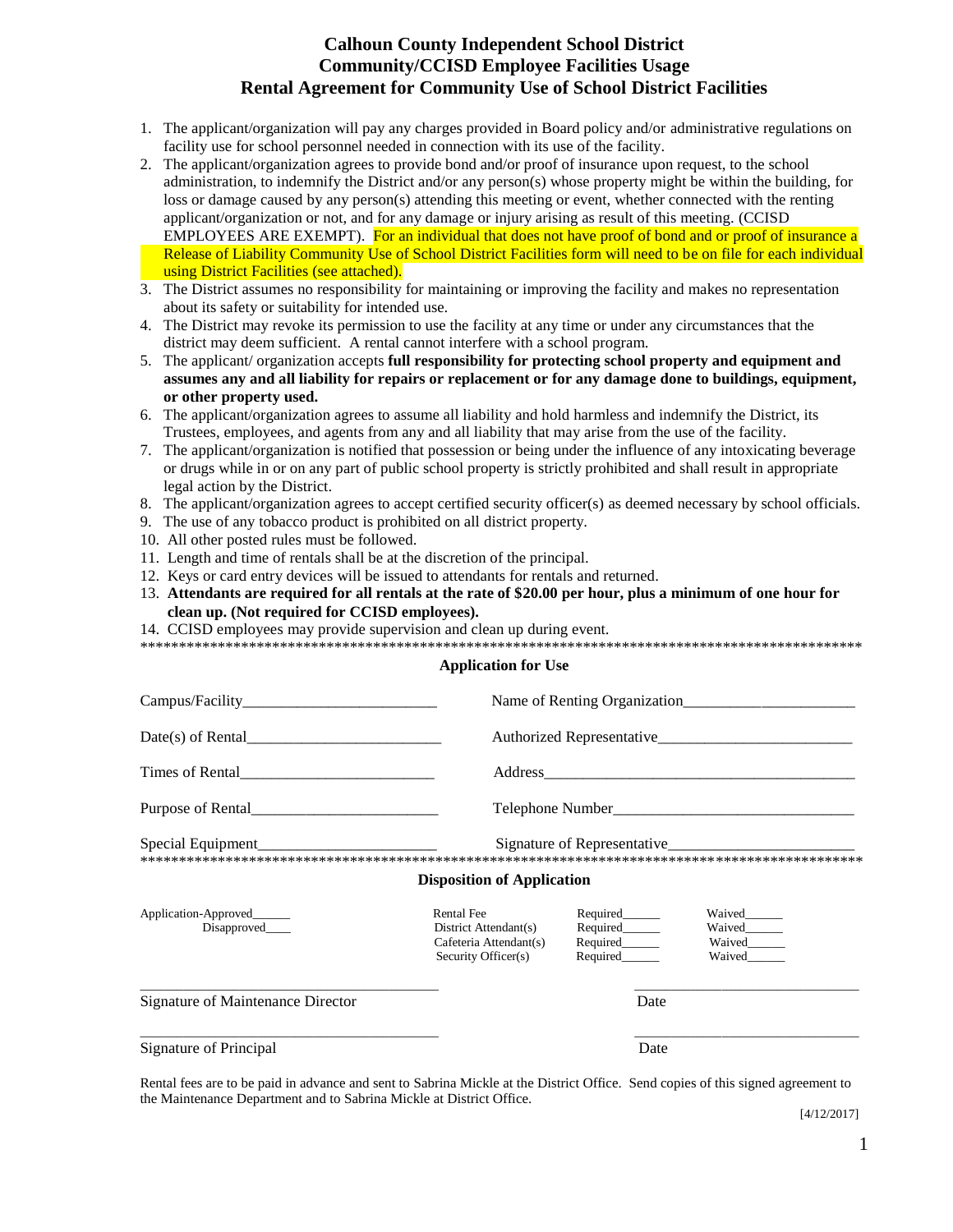# **CALHOUN COUNTY INDEPENDENT SCHOOL DISTRICT FACILITIES USER FEE SCHEDULE**

All use arrangements will originate at the involved school site. Final approval for facility use resides with the campus principal.

| Facility                | <b>High School</b>               | Middle School                     | <b>Elementary School</b>        |  |
|-------------------------|----------------------------------|-----------------------------------|---------------------------------|--|
| Gymnasium I - AC        | N/A                              | Non-Profit \$140<br>Profit \$210  | Non-Profit \$90<br>Profit \$135 |  |
| Gymnasium $II - Non-AC$ | Non-Profit \$90<br>Profit \$135  | Non-Profit \$90<br>Profit \$135   | Non-Profit \$60<br>Profit \$90  |  |
| Auditorium              | Non-Profit \$160<br>Profit \$240 | Non-Profit \$66.00<br>Profit \$99 | N/A                             |  |
| Cafeteria               | Non-Profit \$70<br>Profit \$105  | Non-Profit \$60<br>Profit \$90    | Non-Profit \$50<br>Profit \$75  |  |

#### **Fees based on a 2 hour minimum**

Non profit groups utilizing the practice gymnasiums for consecutive weeks, will be charged at a flat rate of \$27.00 an hour. (This does NOT include attendant fees).

#### RENTALS ARE HONORED ON A FIRST COME FIRST SERVED BASIS

### **AT LEAST ONE DISTRICT ATTENDANT MAY BE REQUIRED FOR ANY FACILITY RENTAL.**

Additional help required shall be paid for by the user. When a cafeteria kitchen is used, a cafeteria attendant must be used in addition to the District attendant.

Other District facilities may be rented under special arrangement with the appropriate campus principal.

Attendants---\$20.00 per hour each plus a minimum of one additional hour clean-up for all rentals.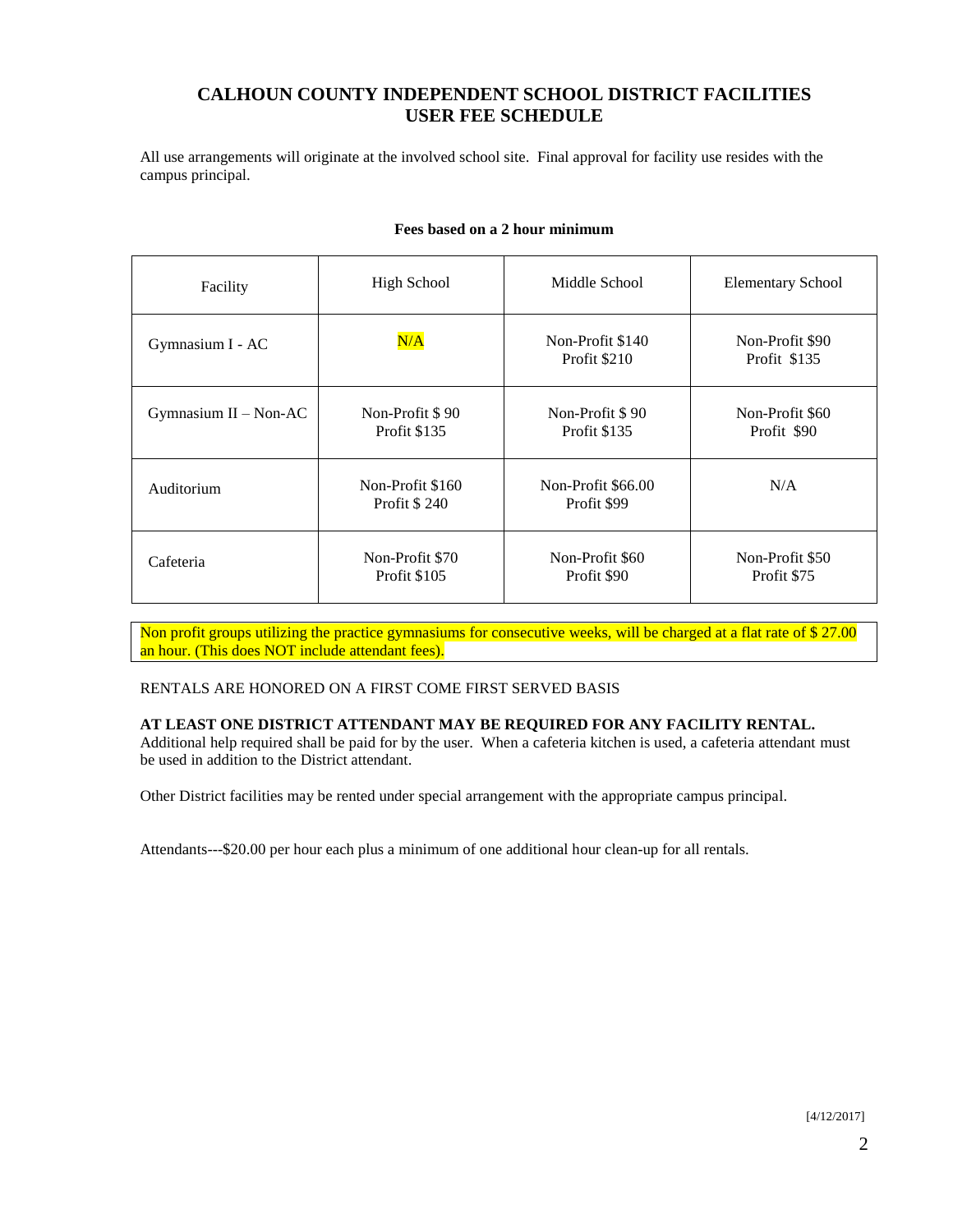# **Calhoun County Independent School District Community Facility Usage**

|                          |      | <b>Report of Facility Use</b> |                               |                  |
|--------------------------|------|-------------------------------|-------------------------------|------------------|
|                          |      |                               |                               |                  |
| Length of Use:           | Date | # of Hours                    | Rate                          | Fee              |
|                          | Date | # of Hours                    | Rate                          | Fee              |
|                          | Date | # of Hours                    | Rate                          | Fee              |
|                          | Date | # of Hours                    | Rate                          | Fee              |
| District Attendants (s): |      | # of Hours                    | Rate                          | Fee              |
| Cafeteria Attendant:     |      | # of Hours                    | Rate                          | Fee              |
| <b>Total Fees Due</b>    |      |                               |                               | <b>Total Due</b> |
|                          |      |                               | <b>Signature of Principal</b> |                  |

 **\_\_\_\_\_\_\_\_\_\_\_\_\_\_\_\_\_\_\_\_\_\_\_\_\_\_\_\_\_\_\_\_\_\_\_\_\_\_\_ Date of Report**

 **A list of employees willing to serve as District Attendants is prepared and distributed annually by the Director of Maintenance. Updated lists are available upon request throughout the school year.**

[4/12/2017]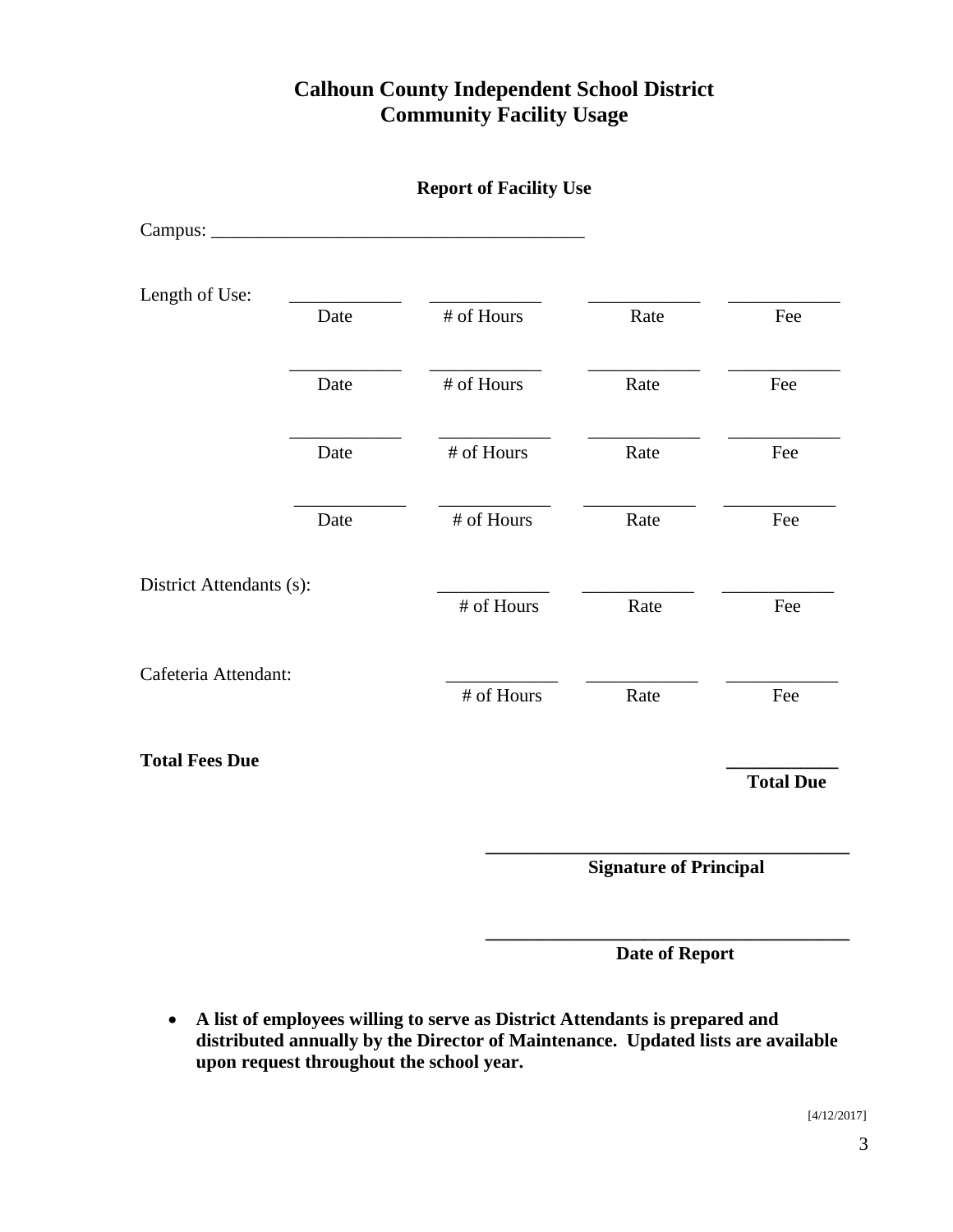# **BUILDING RENTAL RATE SCHEDULE**

## Rental Procedures and Fees for Use of School District Facilities

- I. General Definitions
	- A. **District facility** means any building, cafeteria, or other facility, including grounds, owned by Calhoun County Independent School District.
	- B. **Rental** as used herein means the written permit issued to an applicant representing an organization, by the Superintendent or his authorized representative for use of District facilities.
	- C. **Renter** as used herein included any association, public organization, partnership, or corporation who's lease is approved in accordance with these procedures.
	- D. **CCISD employees sponsoring school student group/organizations/ fundraisers** means any Calhoun County ISD employee or school student group/organization (example ag, athletics, band, cheerleaders, choir, robotics, sandettes, etc...)
	- E. **Non profit group** is a group, as listed below, sponsoring an activity where the entire net proceeds are retained by the sponsoring non-profit organization.

## EXAMPLES:

- 1. Local non-profit chartered civic organizations
- 2. Local non-profit fraternal organizations
- 3. Local government organizations
- 4. Local non-profit education organizations
- 5. Local non-profit religious organizations
- 6. Local chartered charitable organizations
- F. **Profit group** sponsoring an activity by or for the benefit of a profit oriented or motivated corporation or business.
- G. Rentals are honored on a first come first served basis.

### II. Facilities Not Available

- A. With the exception of use as a polling location, the following facilities shall not be available for non-school use:
	- 1. Administration Building
	- 2. Maintenance Department
	- 3. Transportation Department
	- 4. Calhoun High School Competition Gym (exception project graduation)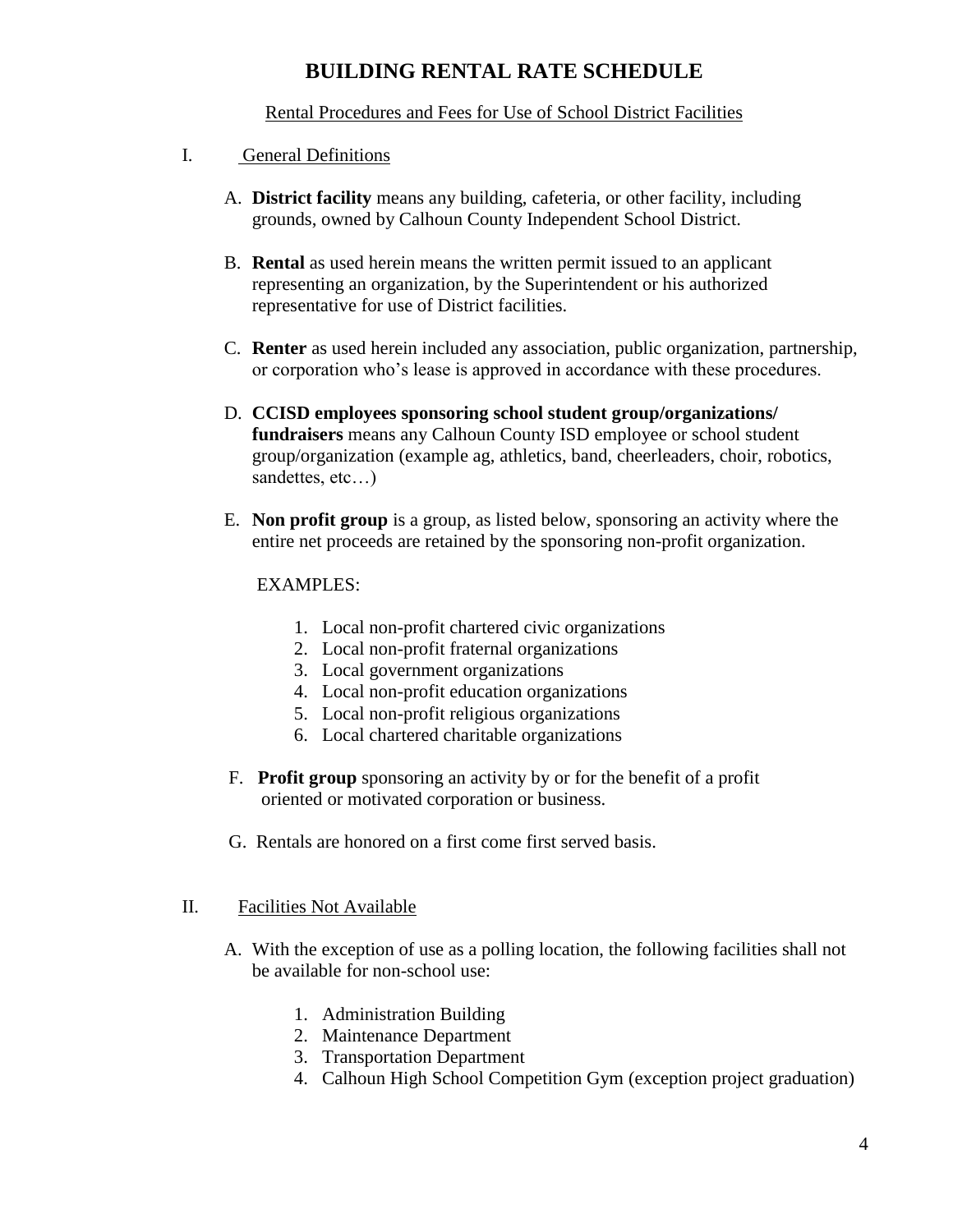## III. CCISD Employees Sponsoring a School Student Group/Organizations/Fundraisers

- A. Will NOT be subject to rental charge for school facilities (with the exception of kitchen) subject to the conditions outlined below.
- B. This "no rental charge policy" will not be applicable if the purpose of the CCISD employees and student groups/organizations is to raise funds for a profit making organization or activity. CCISD employees and student groups/organizations will be charged for extra service provided and a utility fee of half the cost of a nonprofit group.
- C. Rental fees will apply when CCISD employee receives compensation from fees collected from camps, tournaments, or select team usage.

# IV. Sandcrab Stadium

# A. Night Rental Fees

- 1. Non-profit Groups: \$400.00 for two (2) hours minimum; \$200.00 per additional hour(s) or parts thereof, plus cost of any extra service desired.
- 2**.** Profit Groups: \$600.00 for two (2) hour(s) minimum; \$200.00 per additional hour(s) or parts thereof, plus cost of any extra service desired.

# V. Baseball & Softball Fields

- 1. Non-profit Groups: \$200.00 for two (2) hours minimum: \$100.00 per additional hour(s) or parts thereof, plus cost of any extra service desired.
- 2. Profit Groups: \$300.00 for two (2) hours minimum: \$150.00 per additional hour(s) or parts thereof, plus cost of any extra service desired.
- VI. Gymnasium

# High School, Middle Schools, and Elementary Schools are available.

- A. Air Conditioned Middle School Non-profit: \$140.00 for two (2) hours minimum; \$70.00 per additional hour(s) or parts thereof; plus cost of any extra services desired. Profit: 210.00 for two (2) hours minimum; \$105.00 per additional hour(s) or parts thereof; plus cost of any extra services desired.
- B. Non Air Conditioned High and School Middle School Non-profit: \$90.00 for two (2) hours minimum; \$45.00 per additional hour(s) or parts thereof; plus cost of any extra service desired. Profit: \$135.00 for two (2) hours minimum; \$67.50 per additional hour(s) or parts thereof; plus any extra services desired.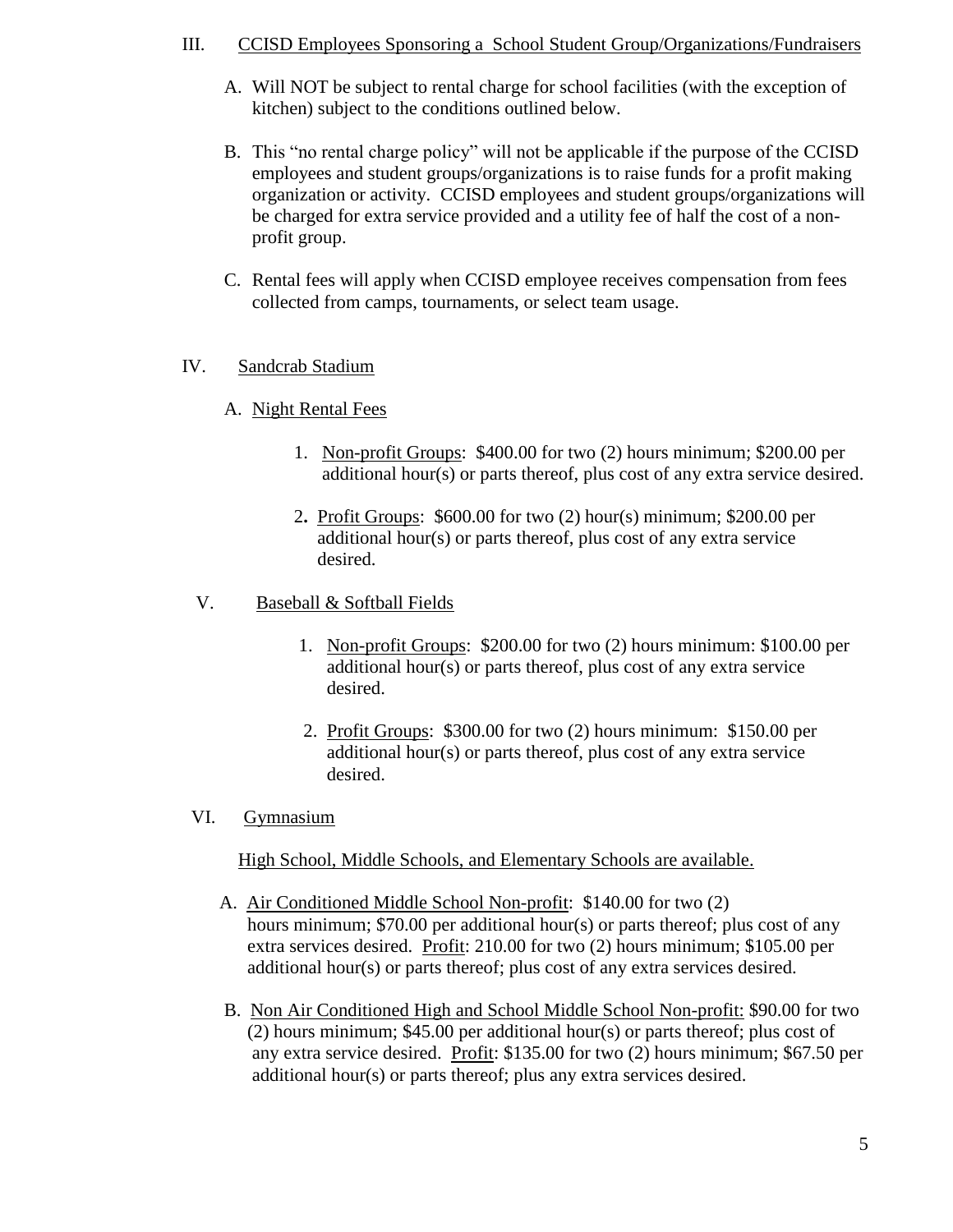- C. Air Conditioned Elementary Non-profit: \$60.00 for two (2) hours minimum; \$30.00 per additional hour(s) or parts thereof; plus cost of any extra services desired. Profit: \$90.00 for two (2) hours minimum; \$45.00 per additional hour(s) or parts thereof; plus any extra services desired.
- D. High School and Middle School Practice Gyms: Non-profit groups utilizing the gymnasiums for consecutive weeks, will be charged at a flat rate of \$ 27.00 an hour. (This does NOT include attendant fees).

# VII. Cafeteria (without use of kitchen)

- A. High School Non-profit Groups: \$70.00 for two (2) hours minimum; \$35.00 per additional hour(s) or parts thereof; plus cost of extra services desired. Profit: \$105.00 for two (2) hours minimum; \$52.50 per additional hour(s) or parts thereof; plus cost of extra services desired.
- B. Middle School Non- profit Groups: \$60.00 for two (2) hours minimum; \$30.00 per additional hour(s) or parts thereof; plus cost of extra services desired. Profit: \$90.00 for two (2) hour(s) minimum; \$45.00 per additional hour(s) or parts thereof; plus cost of extra services desired.
- C. Elementary School Non-profit Groups: \$50.00 for two (2) hours minimum; \$25.00 per additional hour(s) or parts thereof; plus extra services as desired. Profit: \$75.00 for two (2) hours minimum; \$37.50 per additional hour(s) or parts thereof; plus extra service desired.
- VIII. Cafeteria (with use of kitchen)
	- A. High School Non-profit Groups: \$100.00 for two (2) hours minimum; \$50.00 per additional hour(s) or parts thereof; plus cost of extra services desired. Profit: \$150.00 for two (2) hour minimum; \$75.00 per additional hour(s) or parts thereof; plus extra service desired.
	- B. Middle School Non-profit Groups: \$90.00 for two (2) hours minimum; \$45.00 per additional hour(s) or parts thereof; plus cost of extra service desired. Profit: \$135.00 for two (2) hour minimum; \$67.50 per additional hour(s) or parts thereof: plus extra service desired.
	- C. Elementary School Non-profit Groups: \$80.00 for two (2) hours minimum; \$40.00 per additional hour or parts thereof; plus cost of extra service desired. Profit: \$120.00 for two (2) hours minimum; \$60.00 per hour(s) or parts thereof; plus cost of extra service desired.
- IX. Auditoriums
	- A. High School Non-profit Groups: \$160.00 for two (2) hours minimum; \$80.00 per additional hour or parts thereof; plus cost of extra service desired.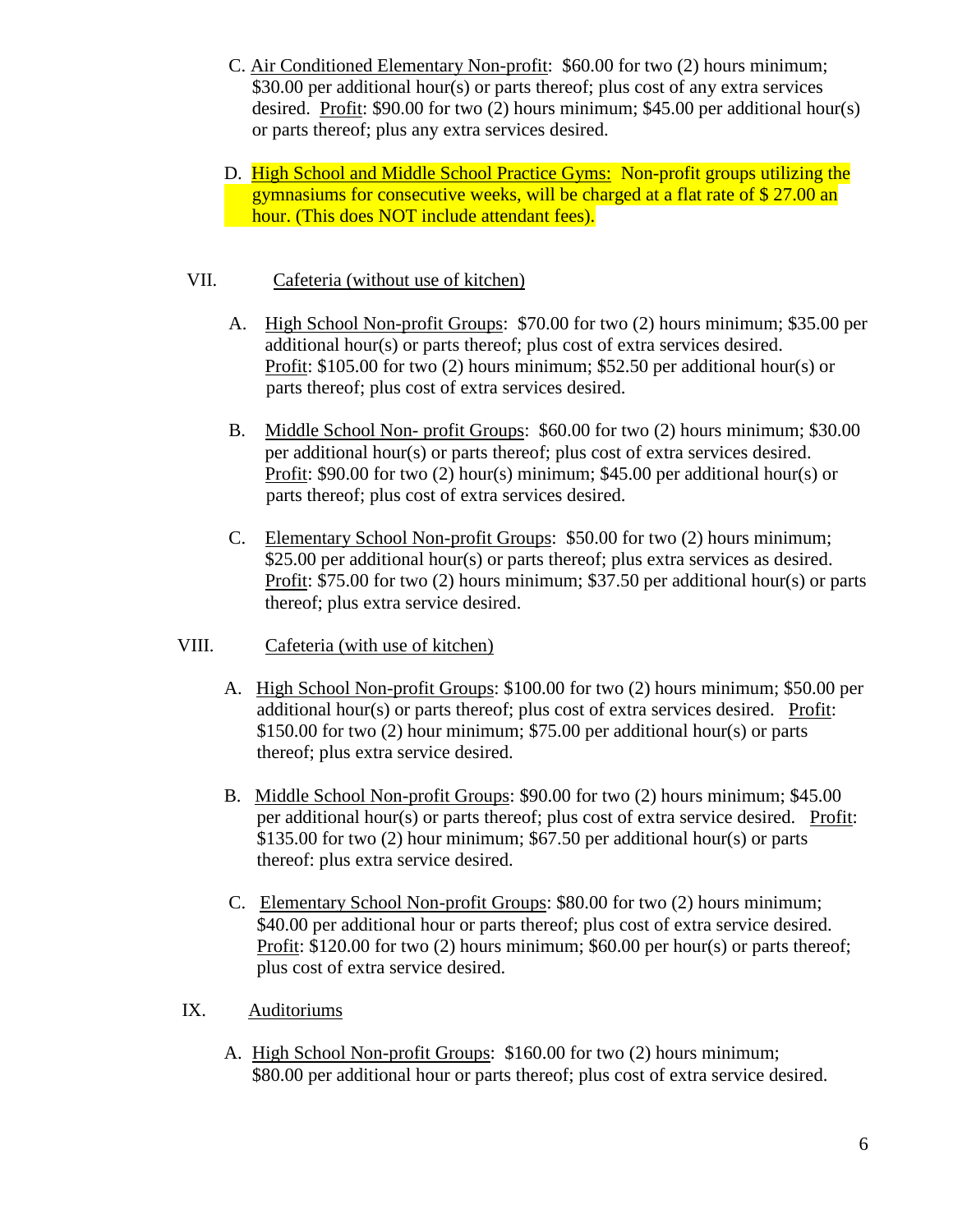Profit: \$240.00 for two (2) hours minimum; \$120.00 per additional hour(s) or parts thereof; plus cost of extra service desired;

- B. Middle School Non-profit Groups: \$66.00 for two (2) hours minimum; \$33.00 per additional hour or parts thereof; plus cost of extra service desired. Profit: \$99.00 for two (2) hours minimum; \$49.50 per additional hour(s) or parts thereof; plus cost of extra service desired.
- X. Equipment Rental
	- A. 6 & 8 Foot Tables. Non-Profit & Profit Groups: \$2.50 per table.
	- B. Folding Chairs Non-Profit & Profit Groups: \$0.10 per chair.
- XI. Facility grounds for community use are on a first come first served basis. Groups interested in using grounds must contact the Maintenance Department.

[4/12/2017]